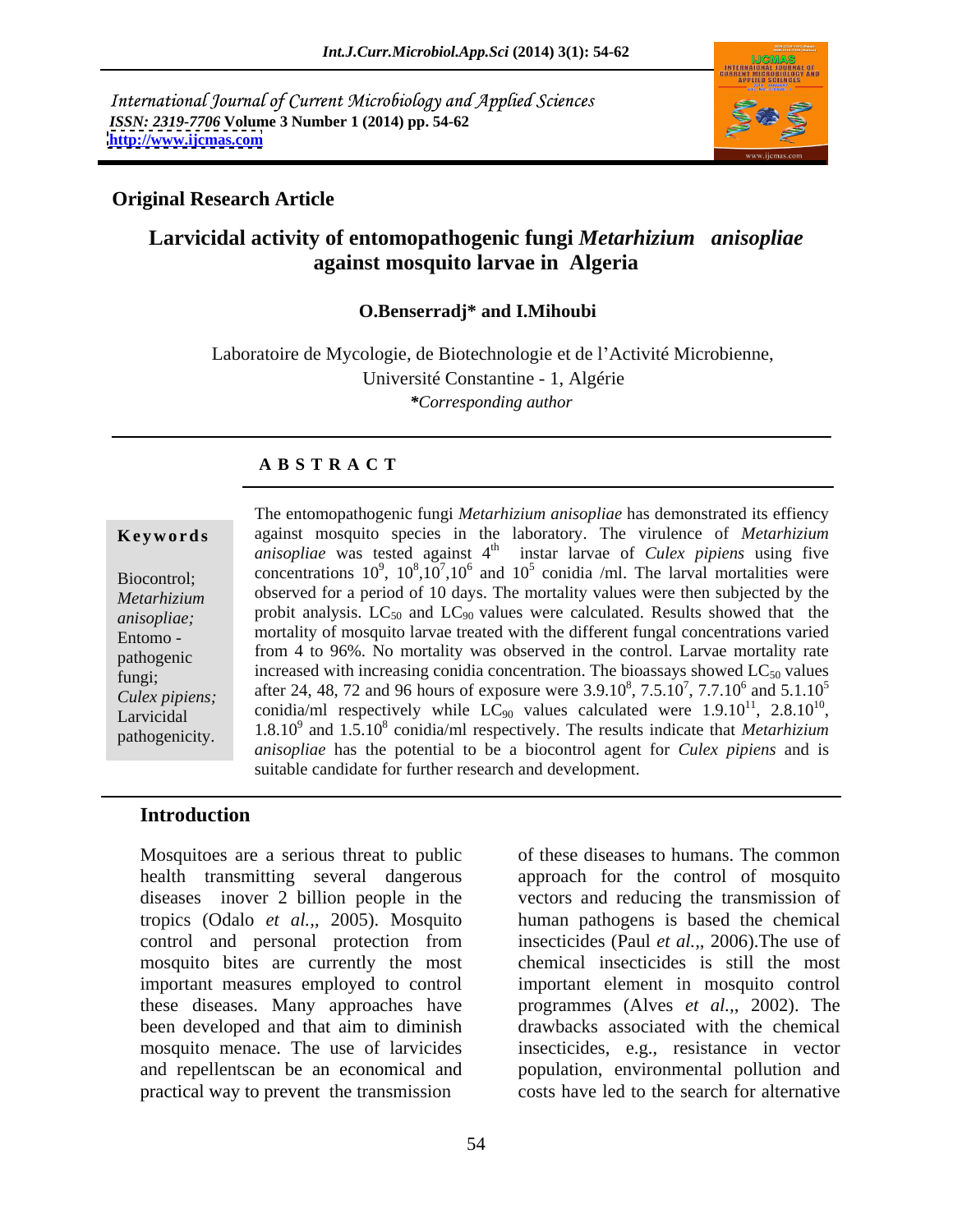control agents. In recent years, efforts field, suggesting the need for a greater have been made on the search for natural understanding of epizootiology (Goettel products derived from plants and 1987a). In the case of the Dengue vector microorganisms as an alternative to *Ae. aegypti*, the biology of this species conventional chemical insecticides for would appear to favor the use of insect-control (Quesada-Moraga *et al.,* entomopathogenic fungi (Scholte *et al.*  $2006$ ).  $2004$ ).

Many biological control agents have been The objective of this study was to evaluate evaluated to determine if they are pathogenic to larval stages of mosquitoes, *anisopliae* against fourth instars larvae of of which the most successful include *Culex pipiens* under laboratory conditions. bacteria such as *Bacillus thuringiensis israelensis* and *Bacillus sphericus* **Materials and Methods** (Fillinger *et al.,*, 2003).

However,entomopathogenic fungi are **entomopathogenic fungi**  considered excellent candidates for biopesticides due to their safety, relatively *Metarhizium anisopliae* was isolated from (Ferron 1981). made up to five dilutions. From each

Entomopathogenic Ascoomycetes (notably oatmeal agar) selective medium for *M. anisopliae* and *B. bassiana*) are among

*M*etarhizium *anisopliae*, discovered 125 years ago by Mechnichoff has a rather wide host range. It is widely used as a Fungus culture biocontrol agent on various types of pests , including mosquito larvae.

The use of entomopathogenic fungi against a range of mosquito larvae has been the subject of various studies (Clark *et al.,*, 1988; Alves *et al.,*, 2002). Studies demonstrated that entomopathogenic solution of 0.01% Tween80 in distilled larvae under laboratory conditions but were highly variable when tested in the

1987a). In the case of the Dengue vector 2004).

pathogenicity of the fungus *Metarhizium* 

# **Isolation and identification of**

limited host range, ease of production and the agricultural soil samples of Ain el Bey, suitability of large scale production Constantine, Algeria. Serial dilutions were the most commonly encountered insect (containing 200 µg /ml dodine (Beilharz *et*  pathogens (Goettel and Inglis 1997), and  $al.,1982$  and 50 µg/ml streptomycine are in use to manage various arthropod (Chase *et al.,*, 1986, Liu *et al.,*, 2007; Du pest species (Bartlett and Jeronski 1988; *et al.,*, 2008). The plates were incubated Federici 1995; Zimmermann 1993; Khetan for 14 days at 28 °C. After 14 days 2001). resulting colonies were purified on SDAY *Metarhizium anisopliae* was isolated from made up to five dilutions. From each dilution was plated on DOA (dodine oatmeal agar) selective medium for screening entomopathogenic fungi (Sabouraud dextrose agar) and identified using standard mycological keys

## **Fungus culture**

fungi can be effective at killing mosquito water. The mixture was stirred with a Isolates of *Metarhizium anisopliae* were cultures on PDA (potato dextrose agar) medium and incubated at 28°C for 14 days after inoculation. the conidia were harvested by scraping the surface of 14 days old culture and were suspended in solution of 0,01% Tween80 in distilled magnetic stirrer for 10 min. The conidial concentration of the final suspension was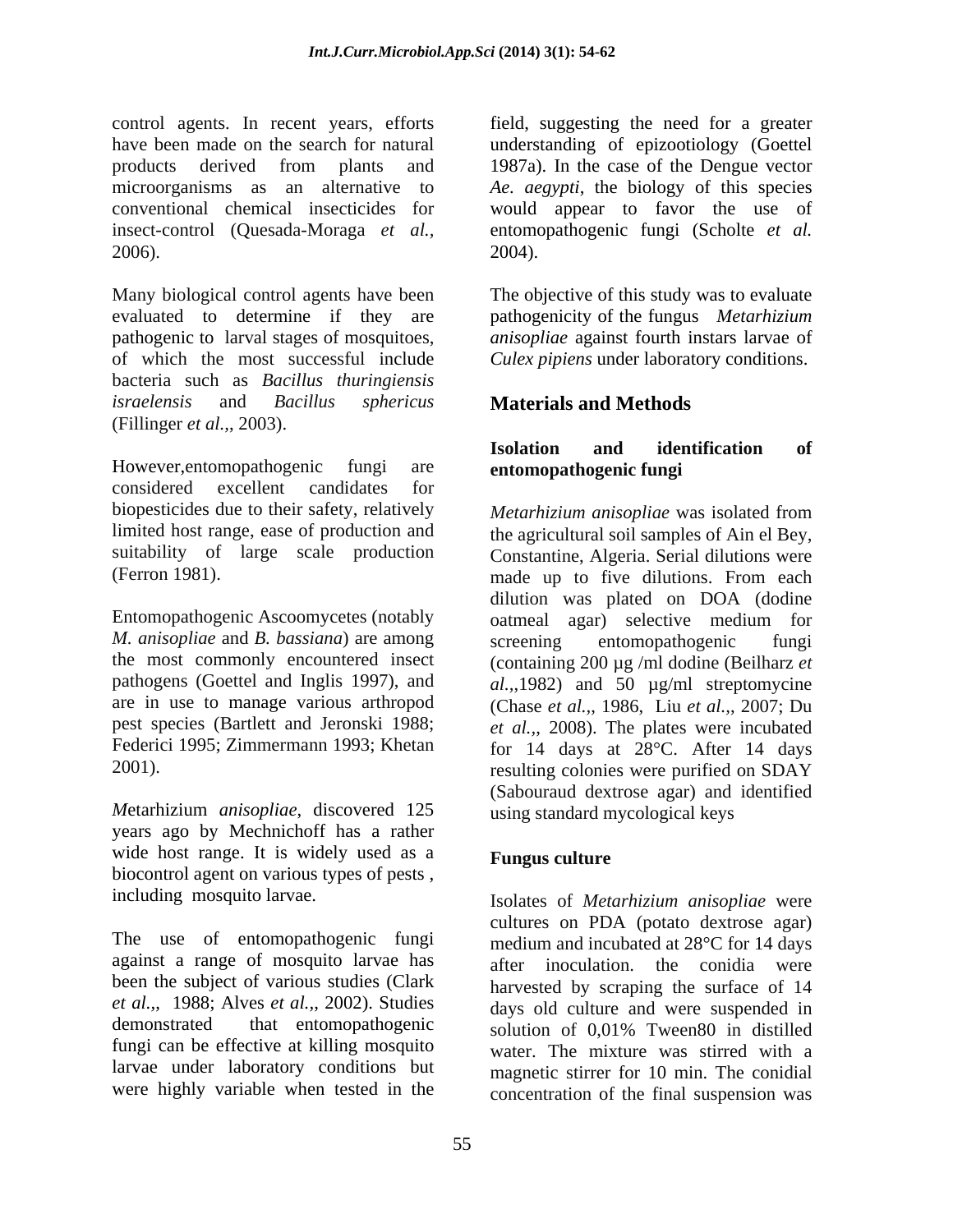determined by direct count using a **Result and Discussion** haemocytometer (Hazrat *et al.,*, 2012).<br>Dilutions were made using 0,01% The efficacy of *Metarhizium anisopliae* 

photoperiod of 14:10h.Different instars of larave per container. Larvae were provided conidia/ml. Whereas it was 40% with food every 24 hours. Larvae were reared again 48,76 and 88 % at  $10^6$ ,10<sup>7</sup> and  $10^8$ evaporation, water was added daily. The increased from 52% to 96% at highest

Conidia of *Metarhizium anisopliae* were tested against mosquitoe larvae by adding fungal suspension to plastic cups inoculated with 1ml of fungal suspensions expressed in terms of LC50 and LC90.

The data on the efficacy were subjected to probit analysis (Finney 1971). The LC50 value was recorded as  $5.1.10^{5}$ relationships between probit and log equations and probit regression lines were drow.

## **Result and Discussion**

Tween80 to obtain conidia concentrations was assessed against 4th instars larvae of of  $10^9$ ,  $10^8$ ,  $10^7$ ,  $10^6$  and  $10^5$  conidia/ml. Culex pipiens at various conidia  $(10^6 \text{ and } 10^5 \text{ conidia/ml})$   $Culex$  pipiens at various conidia and  $10^5$  conidia/ml.  $Culex$  *pipiens* at various conidia Culex pipiens at various conidia **Mosquito's larvae rearing** example in the series when the above five *Culex pipiens* larvae were maintained in 4th instars larvae, it was observed that the laboratory at a temperature of  $27 +$  mortality increased as the time period was  $2^{\circ}$ C, relative humidity of 70 + 5% and a increased. The percentage mortality of mosquitos were maintained inseparate shown in table1. Revealed maximum of enamel container at a density of  $200$  mortality at highest applied dose of  $10^9$ a mixture of yeast powder and biscuit as  $\qquad \qquad$  lowest dose level of  $10^5$  conidia/ml and in distilled water at pH 7.0. To counteract conidia/ml respectively. But the mortality  **Larvicidal bioassays** that, for some concentrations, fungus The efficacy of *Metarhizium anisopliae Culex pipiens* at various conidia concentrations  $10^5$  to  $10^9$  in different time to  $10^9$  in different time  $9$  in different time in different time period. When the above five concentrations of fungus were applied on increased. The percentage mortality of mosquito larvae varied from 4 to 96% as 9 conidia/ml. Whereas it was 40% with  $5$  conidia ml and conidia/ml and again 48,76 and 88 % at  $10^{\circ}, 10^{\prime}$  and  $10^{\circ}$  $6 \frac{10^{7}}{2}$  and  $10^{8}$  $,10^7$  and  $10^8$ 8 increased from 52% to 96% at highest dose of  $10^9$  conidia/ml from 24 hours to 96 hours respectively (Fig 1). This indicate isolate was taking time to kill 96% tested larvae.

containing 50 ml of distilled water with 25 The efficacy of conidia of *Metarhizium*  larvae of the  $4<sup>th</sup>$  instar. Each cup was *anisopliae* at the  $4<sup>th</sup>$  instars larvae was  $(10^9, 10^8, 10^7, 10^6$  and  $10^5$ conidia/ml). Regarding the efficacy of *Metarhizium* ,  $10^8$ ,  $10^7$ ,  $10^6$  and  $10^5$ conidia/ml). Regarding the efficacy of *Metarhizium* Control treatments were carried out by *anisopliae* against mosquito larvae, it was addition of 10 ml of distilled water. Each found that the LC50 value was observed assay was conducted three times. Larvae  $\qquad$  as  $3.9.10^8$  conidia /ml after 24h, while the were fed with cat croquette and they were  $LCOO$  value observed was  $1.9.10^{11}$ observed daily, larvae mortality was conidia/ml. Moreover, after 48h, the evaluated on a daily basis of 10 days.  $\qquad \qquad$  calculated LC50 value was  $7.5.10^7$ **Statistical analysis** LC50 value was observed as 7.7.10 concentrations were established as probit recorded as  $1.5.10<sup>8</sup>$ conidia/ml (Table 2; <sup>th</sup> instars larvae was expressed in terms of LC50 and LC90. Regarding the efficacy of *Metarhizium*  11 7 conidia/ml. The calculated LC90 value was  $2.8 \cdot 10^{10}$  conidia /ml, after 72h, the 6 conidia /ml and the LC90 value observed was 1.8.10 9 conidia /ml. After 96h, the LC50 value was recorded as  $5.1.10^5$  $5<sub>5</sub>$ conidia/ml; for the LC90 value these was Figs 2,3 4 and 5).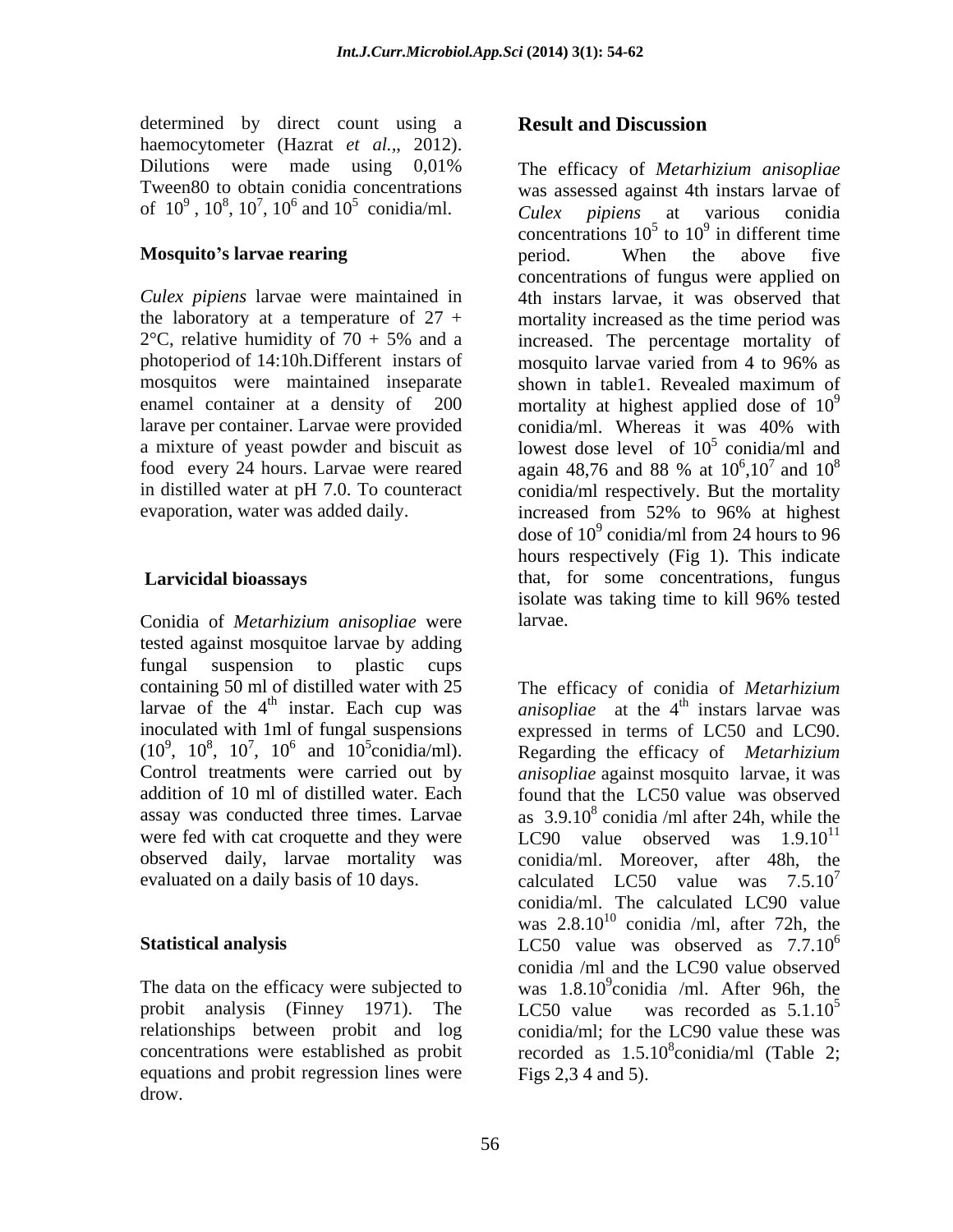| Concentration | Time                                          |          |                   |     |
|---------------|-----------------------------------------------|----------|-------------------|-----|
| (Conidia/ml)  | 24 Hours                                      | 48 Hours | 72 Hours 96 Hours |     |
| Control       |                                               |          |                   |     |
| 10            |                                               |          | $\cap$<br>$\sim$  |     |
| $10^{\circ}$  |                                               |          | $\sim$ $\sim$     | 48. |
| 10            | ىدر                                           |          | -64               | 76  |
| $10^8$        | 40                                            |          | $\overline{ }$    | 88  |
| $10^{\circ}$  | $\ddot{\phantom{1}}$<br>$\tilde{\phantom{a}}$ | 6۶       | -84               | 96  |

**Table.1** Percentage mortality of *Culex pipiens* fourth instar larvae exposed different concentrations of *Metarhizium anisopliae* isolate

**Figure.1** Larval mortality (%) at different concentration of *Metarhizium anisopliae*



**Table.2** The efficacy of *Metarhizium anisopliae* against mosquito larvae after 24, 48, 72 and 96 hours

| Time of exposure | Probit equation  | $LC_{50}$ conidia /ml | $LC_{90}$ conidia/ml |
|------------------|------------------|-----------------------|----------------------|
| 24 hours         | $0.477x + 0.897$ | $3.9.10^{8}$          | $1.9.10^{11}$        |
| 48 hours         | $0.499x + 1.063$ | $7.5.10^{4}$          | $2.8.10^{10}$        |
| 72 hours         | $0.539x + 1.283$ | $7.7.10^{6}$          | $1.8.10^{9}$         |
| 96 hours         | $0.521x + 2.023$ | $5.1.10^3$            | $1.5.10^8$           |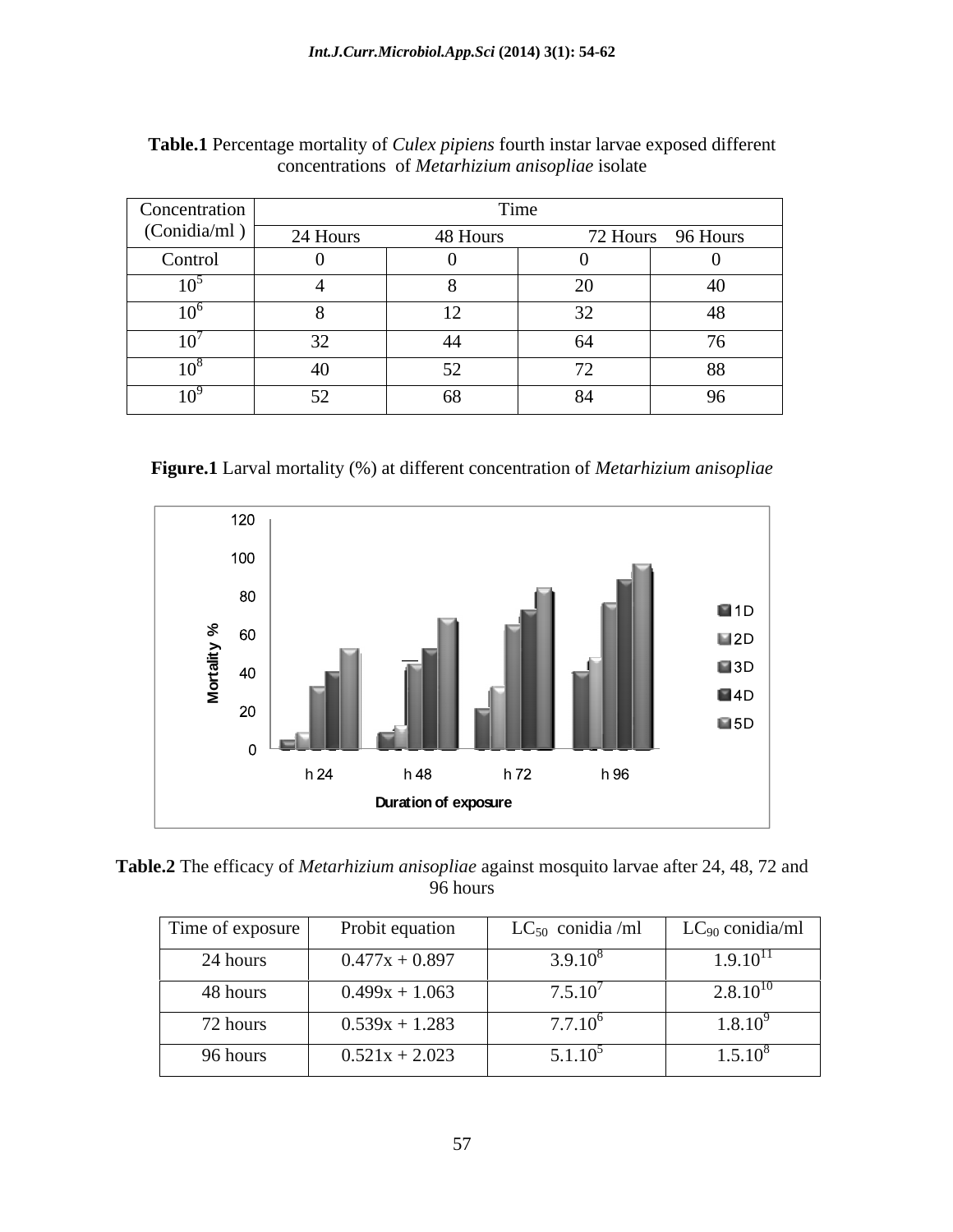**Figure.2** Probit regression line depicting the relation between probit of kill and log dose concentration of *Metarhizium anisopliae* against 4th instars of mosquito larvae after 24 hours



**Figure.3** Probit regression line depicting the relation between probit of kill and log dose concentration of Metarhizium *anisopliae* against 4<sup>th</sup> instars of mosquito larvae after 48 hours.



**Figure.4** Probit regression line depicting the relation etween probit of kill and log dose concentration of *Metarhizium anisopliae* against 4<sup>th</sup> instars of mosquito larvae after 72 hours.

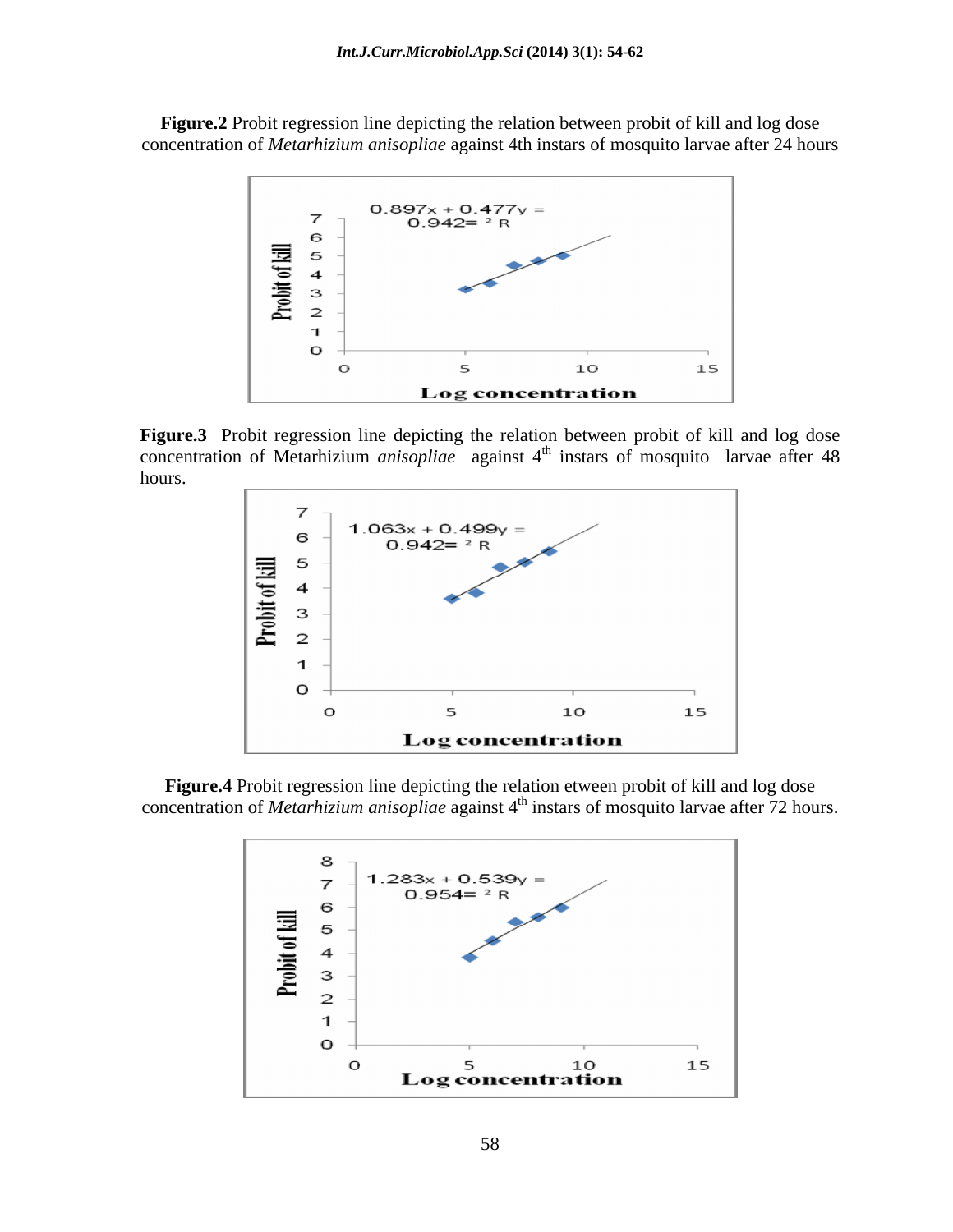**Figure.5** Probit regression line depicting the relation between probit of kill and log dose concentration of *Metarhizium anisopliae* against 4<sup>th</sup> instars of mosquito larvae after 96 hours



*Metarhizium* is one of the most common *aegypti and C. quinquefasciatus* with entomopathogenic fungi with a worldwide 100% of mortality (Mc Cray *et al.,*1973). distribution. The species is soil-borne and

Mosquitoes are not listed as natural hosts *al.,*, 2004) but some strains have shown to be virulent against mosquito larvae Agudelo-Silva and Wassink 1984; Sandhu *et al.,*,1993; Alves *et al.,*, 2002; Scholte *et al.,*, 2005; Amora *et al.,*,, 2010).

Many studies have shown the potential of larval mortality was enhanced *Metarhizium anisopliae* as a mosquito *taeniorhynchus, Culex pipiens, Culex restuans*, and *Culex salinarius* (Roberts 1970). Furthermore, it showed that A number of entomopathogenic fungi have *Metarhizium anisopliae* fungus can been so far used effectively to control successfully infect and kill larvae of *Ae.*  mosquito vector for the last decades. Unlike other mosquito contro agents, they are unique because fungi have the ability

infects predominantly soil-dwelling The present expeiment was carried out for insects. the evaluation of isolated fungus *M.*  for *Metarhizium anisopliae* (Scholte *et*  perfect stage for the bio-control agents. In (Roberts 1967, 1970, 1974; Ramoska mortality was observed. Indeed, the 1982; Daoust and Roberts 1983a,b; percentage mortality of mosquito larvae control agent. Researchers observed concentration and time. Our results also effects of this fungus on larvae of proved by Scholte *et al.,*, (2003) and *Anopheles stephensi, Anopheles* Blanford *et al.,*,(2005), that fungus *quadrimaculatus, Aedes aegypti,* isolates take time to kill different mosquito *Ochlerotatus atropalpus, Ochlerotatus*  species but that depending upon the dose *anisoplia* against *C. pipiens* larvae as immature vectors which is the moste our study of the virulence of *M anisopliae* against larvae *C. pipiens*, a significant reached 96%. These results are similar to these by Daoust and Roberts (1982) who reported a mortality greater than 90% on 30% of its isolates. Also,the percentage larval mortality was enhanced significantly when increasing and fungus strain.

59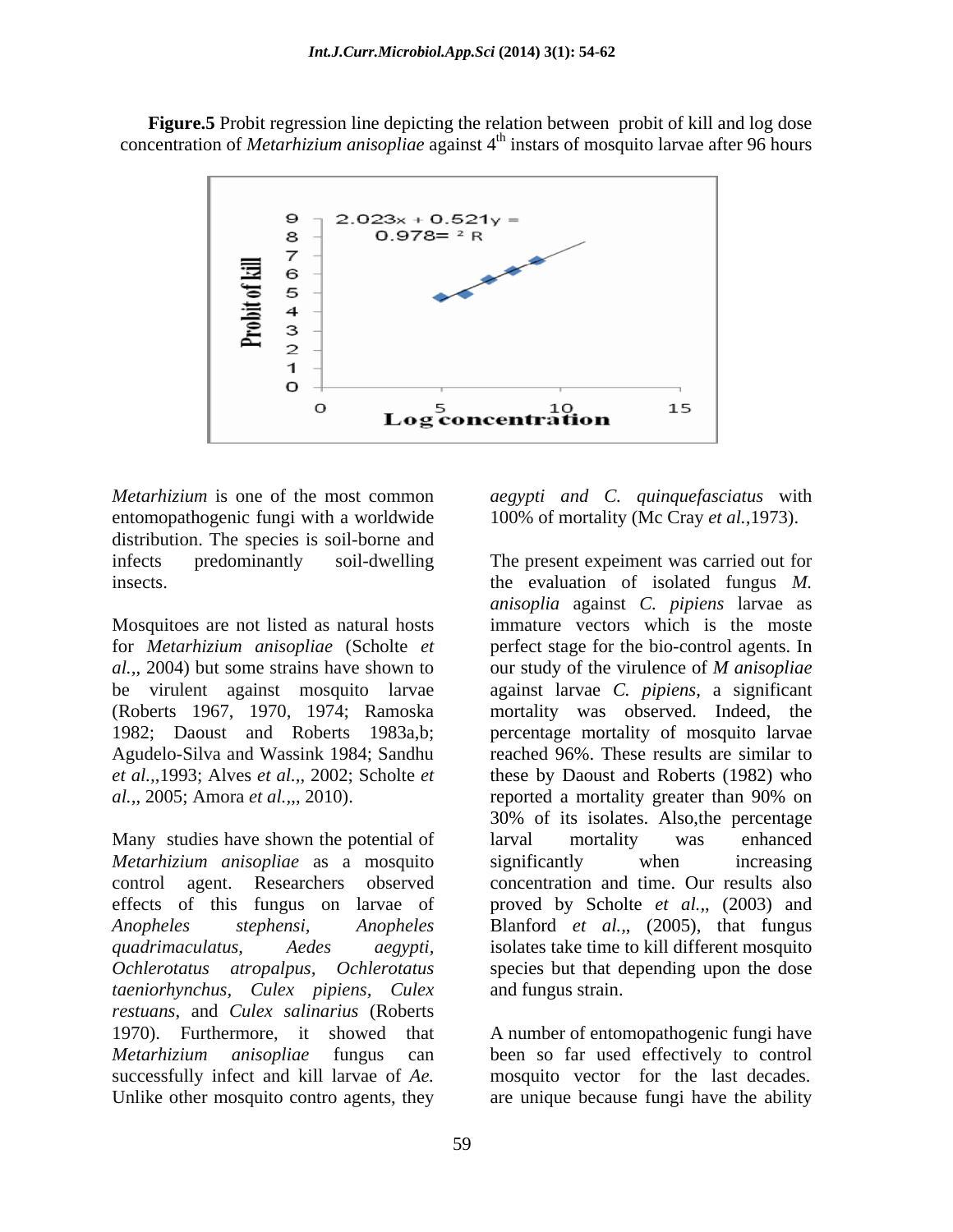to directly infect the host by penetration into the cuticule and do not need to ingest by the insect to cause disease. Blanford, S., 2005. Fungal pathogen *Metarhizium anisopliae* has so far not been tested in Algeria and this is the primary report on it as mosquito larvicide. 1641. Further studies of larvicidal activity of Chase, A.R., Osborme, L.S and Ferguson, this fungus suggest that it is a good biocontrol agent. However, this isolate can be used in mosquito control programs, in Algeria, alone or perhaps in combination with other control agents such as *Bacillus thuringiensis* or *Bacillus sphaericus*. Clark, TB. Kellen, W. Fukuda, T.

- Infectivity of a Venezuelan strain of *Metarhizium anisopliae* to *Aedes aegypti* larvae. J. Invertebr. Pathol. D.W. 1982. Effect of the virulence of
- Alves, S.B. Alves, LFA. Lopes, R.B. Pereira, R.M. Vieira and S.A. 2002. larva<br>Potential of Some *Metarhizium* 236. Potential of Some *Metarhizium anisopliae* Isolates for Control of Culicidae). J*.* Entomo. 126: 504-509.
- Amóra, S.S.A., Bevilaqua, C.M.L. Feijó, F.M.C. Pereira, R.H.M.A. Alves, N.D. Freire, F.A.M. Kamimura, .M.T.K. De against mosque of the same of the same of the same of the Secondity of the S<br>Oliveira D.M. Lima E.A.L.A. and .41:143-150. Oliveira, D.M. Lima, E.A.L.A and .41:143-150.<br>Rocha M.E.G. 2010 The effects of Daoust, R.A., and Roberts, D.W. 1983b. the fungus Metarhizium anisopliae var.
- Bartlett, M.C., and Jeronskim, S.T. 1988. fungi for biological control of insects In: Burge, M.N. (ed.), *Fungi in Biological Control Systems*. 61-85.
- Beilharz, V.C., Parbery, D.G and Swart. Association. 11: 260-268 H.J. 1982. Dodine: A selective agent

for certain fungi. Transaction of British. Myco Societ. 79:(3) 507-511.

- Blanford, S., 2005.Fungal pathogen reduces potential for malaria Science. 308: 1638-1641.
- V.M. 1986. Selective isolation of the entomopathogenic fungi, *Beauveria bassiana* and *Metarhizium anisopliae* from an artificial potting medium. Florida. Entomologist*.* 69:(2) 285-292
- **References** and **References** and *References* and *References* and *References* and *References* and *References* and *References* and *References* and *References* and *References* and *References* and *References* and Agudelo-Silva, F., and Wassink, H. 1984. https://www.threegenerage.com/mosquitoes. J. Lindegren, JE. 1968. Field and of the fungus *Beauvaria bassiana* to genera of mosquitoes. Invertebr. Pathol. 11: 1-7.
	- 435-436. **Example 12 and 135-436** the virulence of *Metarhizium* Daoust, R.A., Ward, M.G. and Roberts, D.W. 1982. Effect of formulation on the virulence of *Metarhizium anisopliae* conidia against mosquito larvae. J. Invertebr. Pathol *.*40**:**228- 236.
	- *Culex quinquefasciatus* (Dipt. Studies on the prolonged storage of Daoust, R.A., and Roberts, D.W. 1983a. *Metarhizium anisopliae* conidia: effect of temperature and relative humidity on conidial viability and virulence against mosquitoes. J. Invertebr. Pathol *.*41: 143-150.
	- Rocha. M.F.G. 2010. The effects of Daoust, R.A., and Roberts, D.W. 1983b.<br>the fungus Metarhizium anisonliae var. Studies on the prolonged storage of acridum on different stages of *Metarhizium anisopliae* conidia: effect Lutzomyia longipalpis (Diptera: Psychodidae). Acta Tropica 113: (3) survival and virulence against 214-220 mosquitoes. J. Invertebr. Pathol*.* 41**:** Daoust, R.A., and Roberts, D.W. 1983b. Studies on the prolonged storage of *Metarhizium anisopliae* conidia: effect of growth substrate on conidial survival and virulence against 161- 170.
	- Mass production of entomogenous Du, K.S., Chai, L.Y. Xu, Y.L and Lang,<br>fungi for biological control of insects J.F. 2008. Isolation of a *Metarhizium* Du, K.S., Chai, L.Y. Xu, Y.L and Lang, J.F. 2008. Isolation of a *Metarhizium* Strain. J. Microbio. 28**(**6): 57-60.
	- Manchester University Press, microbial pesticides as vector control Manchester, United Kingdom. agents. J. Americ. Mosquito Control Federici, B.A., 1995. The future of Association*.* 11: 260-268

Ferron, P., 1981. Pest control by the fungi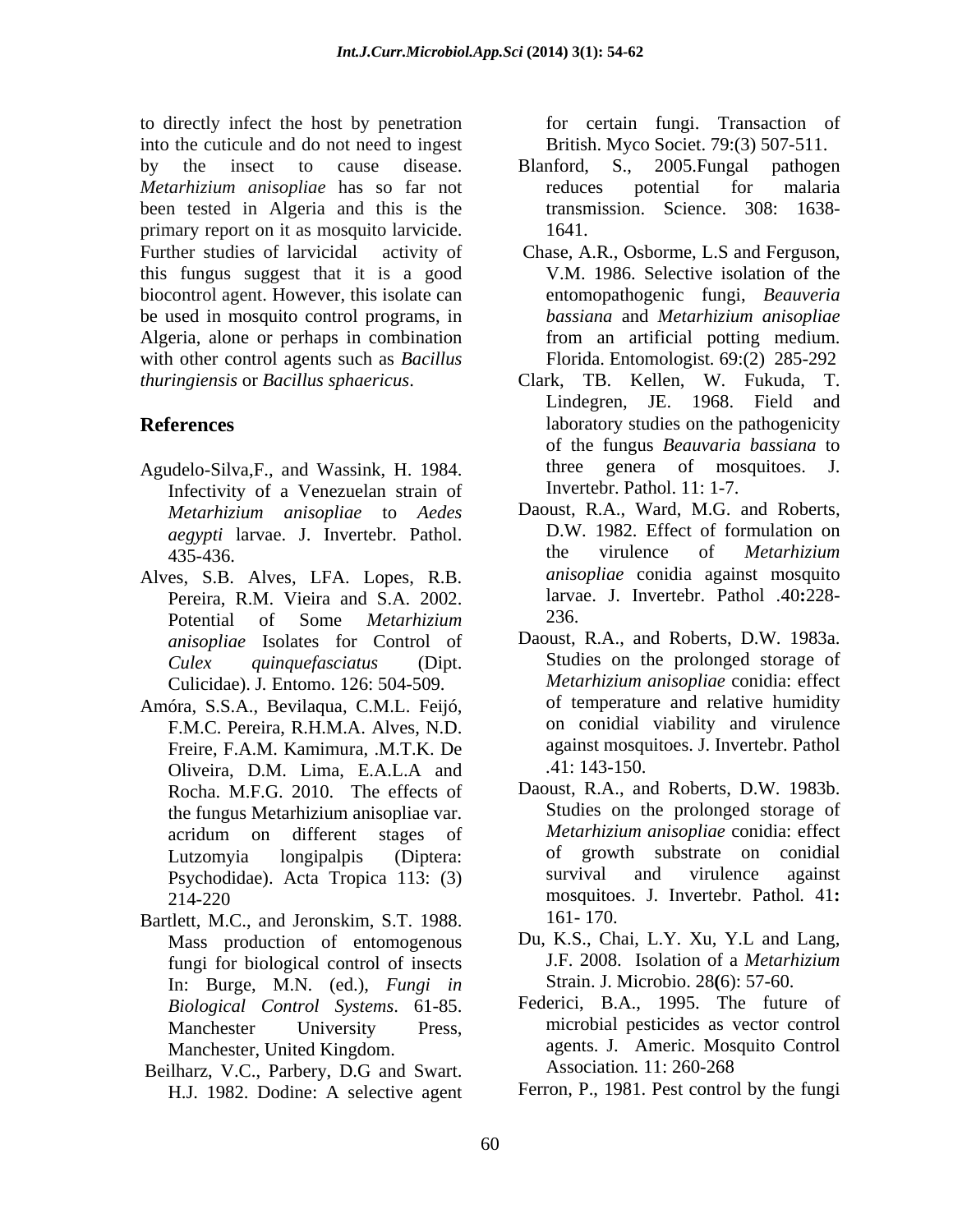*Beauveria* and *Metarhizium*. In: *of Pests and Plant Diseases* 1970-

- vector *Anopheles gambiae* in Western Kenya. Tropic. Mede. Internat .Healt.
- Finney, D.J., 1971. Probit analysis, 3rd 1991. Infection Sites of the
- Goettel. M.S., 1987a. Preliminary Field Aedes aegypti. Entomologia
- Goettel, M.S., and Inglis, G.D. 1997. (ed.) Manual of Techniques in Insect
- Hazrat, B., Soaib Ali, and H. Imtinan, A.K
- Culicidae), Afric J. Biotechno. **7:** 838-
- In: Khetan, S.K. (ed.) Microbial pest control.211-222. Marcel Dekker, Inc.

- Burgess HD, editor. *MicrobialControl*  Liu, S.F., Z.H, Ye and Jiang, S.R. 2007. 1980. 24: 465-482. London, Academic *Metarhizium*. J.Anhui Agricul. Sci. Press. 35(17): 5058-5059, 5077. Isolation and Virulence Test of
- Fillinger, U., Knols, B.G.J and Becker, McCray E.M, Jr. Womelderoff, D.J. N. 2003. Efficacy and efficiency of Husbands, R.C and Eliason, D.A. new *Bacillus thuringienesis var.* 1973. Laboratory observation and field *israelensis* and *B. sphaericus* formulations against the malarial California Mosquitoes. Proceed. McCray E.M, Jr. Womelderoff, D.J. tests with *Legenidium* against California Mosquitoes. Proceed. Califo. Mosquito Control Association 41:123–128
	- 8: 37- 48. Miranpuri, G.S., and Khachatourians, G.G. edn. Cambridge University Press, Entomopathogenic Fungus *Beauveria*  Cambridge, UK. *bassiana* in the Larvae of the Mosquito Trials with the Entomopathogenic Experimentalis et Applicata, 59 :19-27 1991. Infection Sites of the *Aedes aegypti. Entomologia*
	- Hyphomycete Tolypocladium Odalo, J., Omolo , M. Malebo, H. cylindrosporum in Central Alberta. J. Angira, J. Njeru, P. Ndiege, I. *et al.,*, American Mosquito Control 2005. Repellency of essential oils of Associatio. 3: 239- 245. Some plants from the Kenyan coast some plants from the Kenyan coast against *Anopheles gambiae.* Acta.Tropica. 95**:** 210-218 .
	- Fungi: Hyphomycetes. In: Lacey, L.A. Paul, A., Harrington, L.C. and Scott, J.G. Pathol. 213-249. Academic Press, San for control of dengue vector *Aedes*  Diego, USA *aegypti* (Diptera: culicidae). J. Medi. 2006. Evaluation of novel insecticides Entomo. 43: 55-60.
- . 2012. Isolation and efficacy of Quesada-Moraga, E., Carrasco-Diaz, J.A entomopathogenic fungus *Metarhizium anisopliae* for the control of *Aedes albopictus* Skuse larvae: suspected dengue vector in Pakistan. *Asian* entomopathogenic fungi against Pacific J. Tropic. Biomed. 298-300 Spodoptera littoralis (Lep., Kannan, S.K., Murugun, K. Kumar, AN. Noctuidae). J. Appl. Entomo. 130:442- Ramasubramanian and N. 452 Revention and Mechanical methodics. In: Fasch, Switzerland. The resume and Finders and Finders and Finders and Finders and Finders and Finders and Finders and Finders and Finders and Finders and Finders and Books and Books Quesada-Moraga, E., Carrasco-Diaz, J.A and Santiago-Alvarez. C. 2006. Insecticidal and antifeedant activities of proteins secreted by entomopathogenic fungi against *Spodoptera littoralis* (Lep., 452
	- Mathiyazhagan, P. 2008. Adulticide Ramoska, W.A., 1982 An examination of effect of fungal pathogen, *Metarhizium anisopliae* on malaria vector *Anopheles stephensi* (Diptera: mosquito larval pathogens. Mosquito the long-term epizootic potential of various artificially introduced News*.* 42: 603-607.
- 841. Roberts, D.W., 1967 Some effects of Khetan, S.K., 2001. Mycoinsecticides. *Metarhizium anisopliae* and its toxins *Metarhizium anisopliae* and its toxins on mosquito larvae. In: Van der Laan, editor. Insect Pathology and Microbial